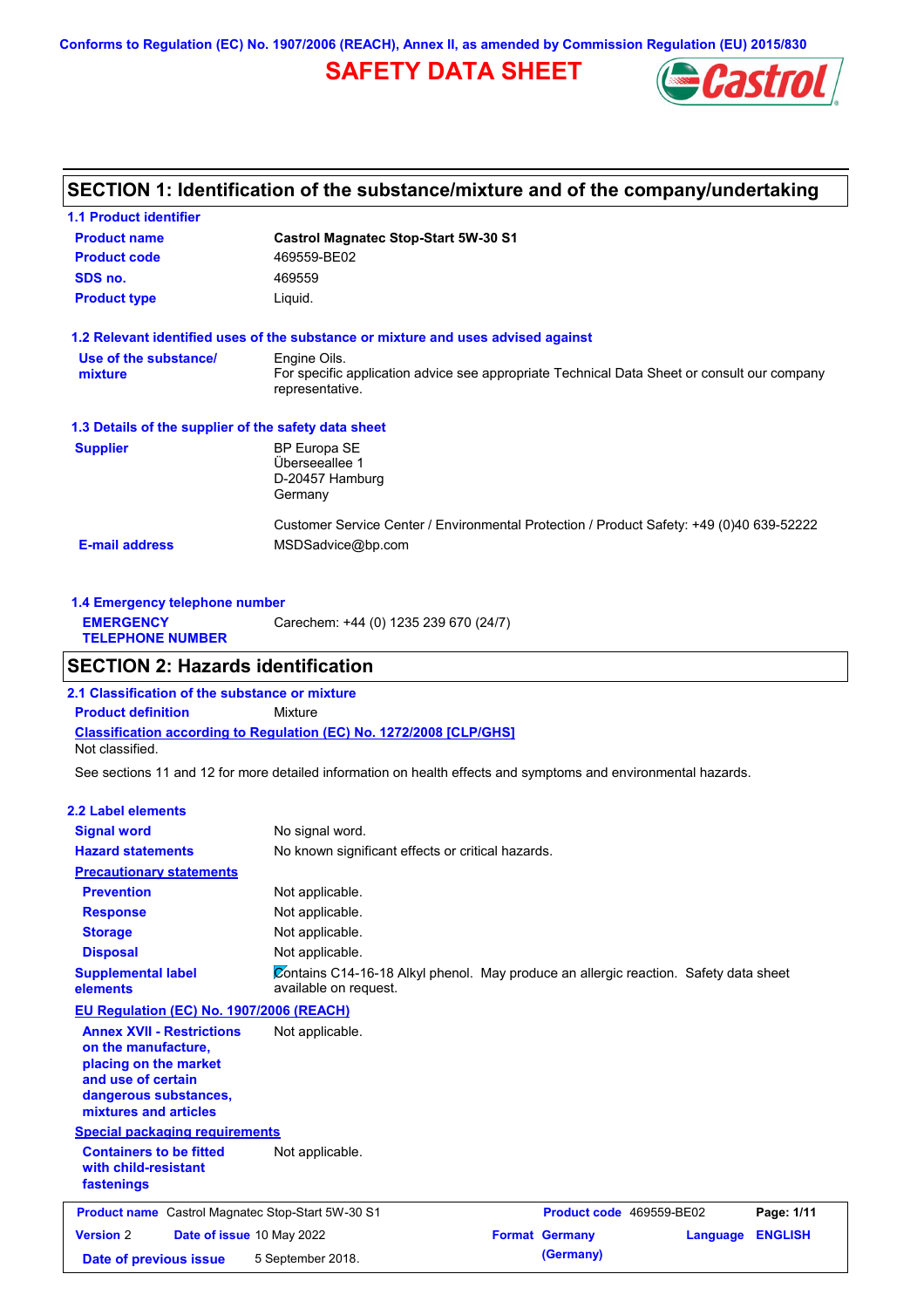# **SECTION 2: Hazards identification**

| <b>Tactile warning of danger</b>                                                                                         | Not applicable.                                                                                                                                                                                                                 |
|--------------------------------------------------------------------------------------------------------------------------|---------------------------------------------------------------------------------------------------------------------------------------------------------------------------------------------------------------------------------|
| 2.3 Other hazards                                                                                                        |                                                                                                                                                                                                                                 |
| <b>Results of PBT and vPvB</b><br>assessment                                                                             | Product does not meet the criteria for PBT or vPvB according to Regulation (EC) No. 1907/2006,<br>Annex XIII.                                                                                                                   |
| <b>Product meets the criteria</b><br>for PBT or vPvB according<br>to Regulation (EC) No.<br><b>1907/2006, Annex XIII</b> | This mixture does not contain any substances that are assessed to be a PBT or a vPvB.                                                                                                                                           |
| Other hazards which do<br>not result in classification                                                                   | Defatting to the skin.<br><b>USED ENGINE OILS</b><br>Used engine oil may contain hazardous components which have the potential to cause skin<br>cancer.<br>See Toxicological Information, section 11 of this Safety Data Sheet. |

# **SECTION 3: Composition/information on ingredients**

Mixture

### **3.2 Mixtures**

**Product definition**

| Mighly refined base oil (IP 346 DMSO extract < 3%). Proprietary performance additives. |                                                                                      |            |                                               |             |
|----------------------------------------------------------------------------------------|--------------------------------------------------------------------------------------|------------|-----------------------------------------------|-------------|
| <b>Product/ingredient</b><br>name                                                      | <b>Identifiers</b>                                                                   | %          | <b>Regulation (EC) No.</b><br>1272/2008 [CLP] | <b>Type</b> |
| Lubricating oils (petroleum), C20-50,<br>hydrotreated neutral oil-based                | REACH #: 01-2119474889-13<br>EC: 276-738-4<br>CAS: 72623-87-1<br>Index: 649-483-00-5 | 225 - ≤50  | Asp. Tox. 1, H304                             | $[1]$       |
| C14-16-18 Alkyl phenol                                                                 | REACH #: 01-2119498288-19                                                            | $\leq 0.3$ | Skin Sens. 1B, H317<br><b>STOT RE 2, H373</b> | $[1]$       |

### **See Section 16 for the full text of the H statements declared above.**

### **Type**

[1] Substance classified with a health or environmental hazard

[2] Substance with a workplace exposure limit

[3] Substance meets the criteria for PBT according to Regulation (EC) No. 1907/2006, Annex XIII

[4] Substance meets the criteria for vPvB according to Regulation (EC) No. 1907/2006, Annex XIII

[5] Substance of equivalent concern

[6] Additional disclosure due to company policy

Occupational exposure limits, if available, are listed in Section 8.

### **SECTION 4: First aid measures**

### **4.1 Description of first aid measures**

| Eye contact                       | In case of contact, immediately flush eyes with plenty of water for at least 15 minutes. Eyelids<br>should be held away from the eyeball to ensure thorough rinsing. Check for and remove any<br>contact lenses. Get medical attention.           |
|-----------------------------------|---------------------------------------------------------------------------------------------------------------------------------------------------------------------------------------------------------------------------------------------------|
| <b>Skin contact</b>               | Wash skin thoroughly with soap and water or use recognised skin cleanser. Remove<br>contaminated clothing and shoes. Wash clothing before reuse. Clean shoes thoroughly before<br>reuse. Get medical attention if irritation develops.            |
| <b>Inhalation</b>                 | Winhaled, remove to fresh air. In case of inhalation of decomposition products in a fire,<br>symptoms may be delayed. The exposed person may need to be kept under medical<br>surveillance for 48 hours. Get medical attention if symptoms occur. |
| <b>Ingestion</b>                  | Do not induce vomiting unless directed to do so by medical personnel. Get medical attention if<br>symptoms occur.                                                                                                                                 |
| <b>Protection of first-aiders</b> | No action shall be taken involving any personal risk or without suitable training.                                                                                                                                                                |

### **4.2 Most important symptoms and effects, both acute and delayed**

See Section 11 for more detailed information on health effects and symptoms.

| <b>Potential acute health effects</b> |                                                          |                                                                                             |          |                |  |  |
|---------------------------------------|----------------------------------------------------------|---------------------------------------------------------------------------------------------|----------|----------------|--|--|
| <b>Inhalation</b>                     | delayed following exposure.                              | <b>Exposure to decomposition products may cause a health hazard.</b> Serious effects may be |          |                |  |  |
| Ingestion                             | No known significant effects or critical hazards.        |                                                                                             |          |                |  |  |
| <b>Skin contact</b>                   |                                                          | Defatting to the skin. May cause skin dryness and irritation.                               |          |                |  |  |
| Eye contact                           | No known significant effects or critical hazards.        |                                                                                             |          |                |  |  |
|                                       | <b>Product name</b> Castrol Magnatec Stop-Start 5W-30 S1 | <b>Product code</b> 469559-BE02                                                             |          | Page: 2/11     |  |  |
| <b>Version 2</b>                      | Date of issue 10 May 2022                                | <b>Format Germany</b>                                                                       | Language | <b>ENGLISH</b> |  |  |
| Date of previous issue                | 5 September 2018.                                        | (Germany)                                                                                   |          |                |  |  |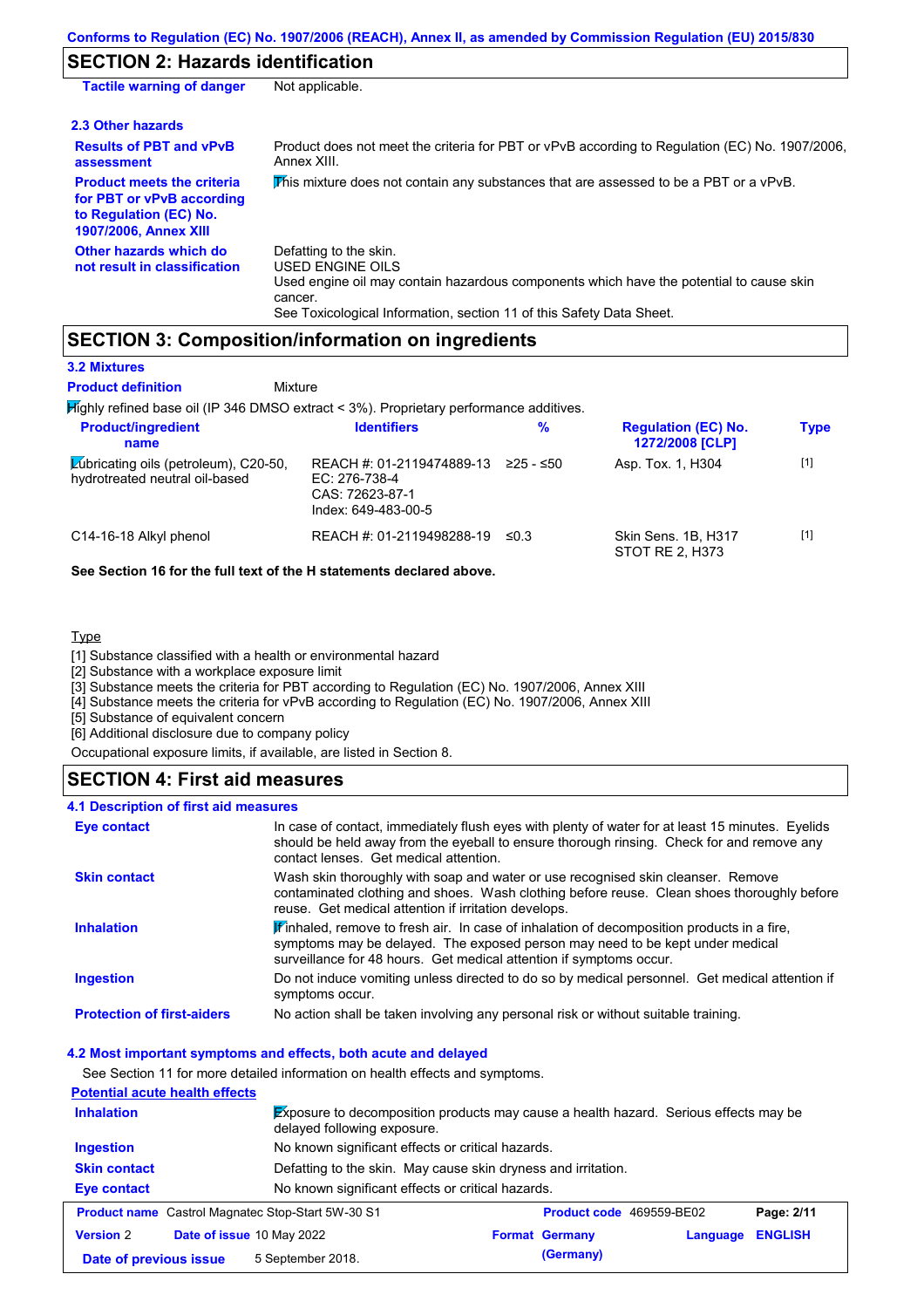### **Conforms to Regulation (EC) No. 1907/2006 (REACH), Annex II, as amended by Commission Regulation (EU) 2015/830**

# **SECTION 4: First aid measures**

|                     | Delayed and immediate effects as well as chronic effects from short and long-term exposure                        |
|---------------------|-------------------------------------------------------------------------------------------------------------------|
| <b>Inhalation</b>   | Overexposure to the inhalation of airborne droplets or aerosols may cause irritation of the<br>respiratory tract. |
| <b>Ingestion</b>    | Ingestion of large quantities may cause nausea and diarrhoea.                                                     |
| <b>Skin contact</b> | Prolonged or repeated contact can defat the skin and lead to irritation and/or dermatitis.                        |
| Eye contact         | Potential risk of transient stinging or redness if accidental eye contact occurs.                                 |

### **4.3 Indication of any immediate medical attention and special treatment needed**

|  | <b>Notes to physician</b> | Treatment should in general be symptomatic and directed to relieving any effects.<br>In case of inhalation of decomposition products in a fire, symptoms may be delayed.<br>The exposed person may need to be kept under medical surveillance for 48 hours. |
|--|---------------------------|-------------------------------------------------------------------------------------------------------------------------------------------------------------------------------------------------------------------------------------------------------------|
|--|---------------------------|-------------------------------------------------------------------------------------------------------------------------------------------------------------------------------------------------------------------------------------------------------------|

# **SECTION 5: Firefighting measures**

| 5.1 Extinguishing media                                   |                                                                                                                                                                                                                                                                                                                                                                   |
|-----------------------------------------------------------|-------------------------------------------------------------------------------------------------------------------------------------------------------------------------------------------------------------------------------------------------------------------------------------------------------------------------------------------------------------------|
| <b>Suitable extinguishing</b><br>media                    | In case of fire, use foam, dry chemical or carbon dioxide extinguisher or spray.                                                                                                                                                                                                                                                                                  |
| <b>Unsuitable extinguishing</b><br>media                  | Do not use water jet. The use of a water jet may cause the fire to spread by splashing the<br>burning product.                                                                                                                                                                                                                                                    |
| 5.2 Special hazards arising from the substance or mixture |                                                                                                                                                                                                                                                                                                                                                                   |
| <b>Hazards from the</b><br>substance or mixture           | In a fire or if heated, a pressure increase will occur and the container may burst.                                                                                                                                                                                                                                                                               |
| <b>Hazardous combustion</b><br>products                   | Combustion products may include the following:<br>carbon oxides (CO, CO <sub>2</sub> ) (carbon monoxide, carbon dioxide)<br>metal oxide/oxides<br>nitrogen oxides ( $NO$ , $NO2$ etc.)                                                                                                                                                                            |
| 5.3 Advice for firefighters                               |                                                                                                                                                                                                                                                                                                                                                                   |
| <b>Special precautions for</b><br>fire-fighters           | No action shall be taken involving any personal risk or without suitable training. Promptly<br>isolate the scene by removing all persons from the vicinity of the incident if there is a fire.                                                                                                                                                                    |
| <b>Special protective</b><br>equipment for fire-fighters  | Fire-fighters should wear appropriate protective equipment and self-contained breathing<br>apparatus (SCBA) with a full face-piece operated in positive pressure mode. Clothing for fire-<br>fighters (including helmets, protective boots and gloves) conforming to European standard EN<br>469 will provide a basic level of protection for chemical incidents. |

# **SECTION 6: Accidental release measures**

|                                                          | 6.1 Personal precautions, protective equipment and emergency procedures                                                                                                                                                                                                                                                                                                                        |  |  |  |  |
|----------------------------------------------------------|------------------------------------------------------------------------------------------------------------------------------------------------------------------------------------------------------------------------------------------------------------------------------------------------------------------------------------------------------------------------------------------------|--|--|--|--|
| For non-emergency<br>personnel                           | No action shall be taken involving any personal risk or without suitable training. Evacuate<br>surrounding areas. Keep unnecessary and unprotected personnel from entering. Do not touch<br>or walk through spilt material. Floors may be slippery; use care to avoid falling. Put on<br>appropriate personal protective equipment.                                                            |  |  |  |  |
| For emergency responders                                 | If specialised clothing is required to deal with the spillage, take note of any information in<br>Section 8 on suitable and unsuitable materials. See also the information in "For non-<br>emergency personnel".                                                                                                                                                                               |  |  |  |  |
| <b>6.2 Environmental</b><br>precautions                  | Avoid dispersal of spilt material and runoff and contact with soil, waterways, drains and sewers.<br>Inform the relevant authorities if the product has caused environmental pollution (sewers,<br>waterways, soil or air).                                                                                                                                                                    |  |  |  |  |
| 6.3 Methods and material for containment and cleaning up |                                                                                                                                                                                                                                                                                                                                                                                                |  |  |  |  |
| <b>Small spill</b>                                       | Stop leak if without risk. Move containers from spill area. Absorb with an inert material and<br>place in an appropriate waste disposal container. Dispose of via a licensed waste disposal<br>contractor.                                                                                                                                                                                     |  |  |  |  |
| <b>Large spill</b>                                       | Stop leak if without risk. Move containers from spill area. Prevent entry into sewers, water<br>courses, basements or confined areas. Contain and collect spillage with non-combustible,<br>absorbent material e.g. sand, earth, vermiculite or diatomaceous earth and place in container<br>for disposal according to local regulations. Dispose of via a licensed waste disposal contractor. |  |  |  |  |

| <b>Product name</b> Castrol Magnatec Stop-Start 5W-30 S1 |  | <b>Product code</b> 469559-BE02 |                       | Page: 3/11              |  |  |
|----------------------------------------------------------|--|---------------------------------|-----------------------|-------------------------|--|--|
| <b>Date of issue 10 May 2022</b><br><b>Version 2</b>     |  |                                 | <b>Format Germany</b> | <b>Language ENGLISH</b> |  |  |
| Date of previous issue                                   |  | 5 September 2018.               |                       | (Germany)               |  |  |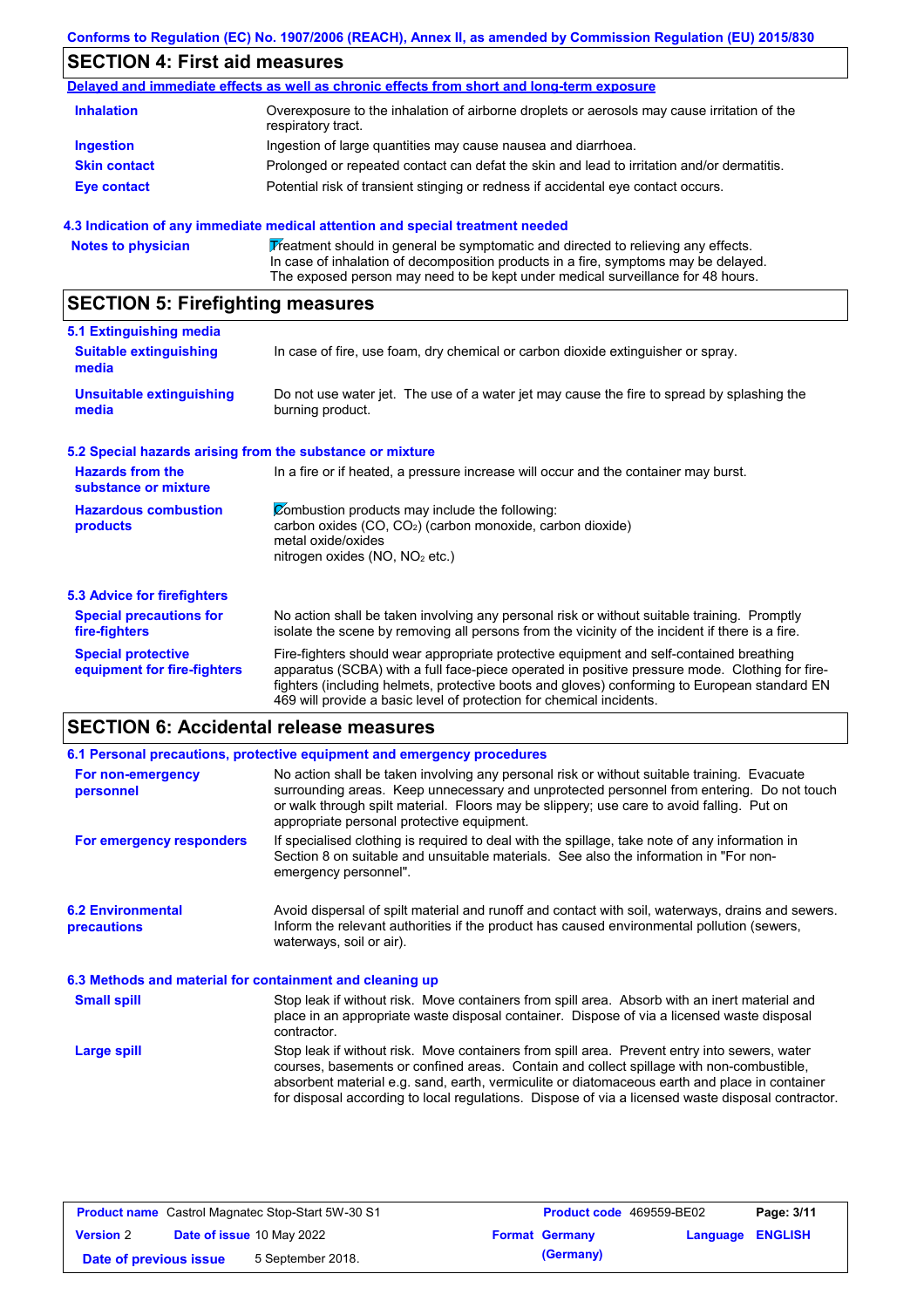## **SECTION 6: Accidental release measures**

| 6.4 Reference to other | See Section 1 for emergency contact information.                            |
|------------------------|-----------------------------------------------------------------------------|
| sections               | See Section 5 for firefighting measures.                                    |
|                        | See Section 8 for information on appropriate personal protective equipment. |
|                        | See Section 12 for environmental precautions.                               |
|                        | See Section 13 for additional waste treatment information.                  |
|                        |                                                                             |

# **SECTION 7: Handling and storage**

| 7.1 Precautions for safe handling                                                    |                                                                                                                                                                                                                                                                                                                                                                                                                                                                                          |
|--------------------------------------------------------------------------------------|------------------------------------------------------------------------------------------------------------------------------------------------------------------------------------------------------------------------------------------------------------------------------------------------------------------------------------------------------------------------------------------------------------------------------------------------------------------------------------------|
| <b>Protective measures</b>                                                           | Put on appropriate personal protective equipment.                                                                                                                                                                                                                                                                                                                                                                                                                                        |
| <b>Advice on general</b><br>occupational hygiene                                     | Eating, drinking and smoking should be prohibited in areas where this material is handled,<br>stored and processed. Wash thoroughly after handling. Remove contaminated clothing and<br>protective equipment before entering eating areas. See also Section 8 for additional<br>information on hygiene measures.                                                                                                                                                                         |
| <b>7.2 Conditions for safe</b><br>storage, including any<br><i>incompatibilities</i> | Store in accordance with local regulations. Store in a dry, cool and well-ventilated area, away<br>from incompatible materials (see Section 10). Keep away from heat and direct sunlight. Keep<br>container tightly closed and sealed until ready for use. Containers that have been opened must<br>be carefully resealed and kept upright to prevent leakage. Store and use only in equipment/<br>containers designed for use with this product. Do not store in unlabelled containers. |
| <b>Not suitable</b>                                                                  | Prolonged exposure to elevated temperature.                                                                                                                                                                                                                                                                                                                                                                                                                                              |
| <b>Germany - Storage code</b>                                                        | 10                                                                                                                                                                                                                                                                                                                                                                                                                                                                                       |
| 7.3 Specific end use(s)                                                              |                                                                                                                                                                                                                                                                                                                                                                                                                                                                                          |
| <b>Recommendations</b>                                                               | See section 1.2 and Exposure scenarios in annex, if applicable.                                                                                                                                                                                                                                                                                                                                                                                                                          |

**Recommendations**

# **SECTION 8: Exposure controls/personal protection**

### **8.1 Control parameters**

**Occupational exposure limits**

No exposure limit value known.

**Recommended monitoring procedures** If this product contains ingredients with exposure limits, personal, workplace atmosphere or biological monitoring may be required to determine the effectiveness of the ventilation or other control measures and/or the necessity to use respiratory protective equipment. Reference should be made to monitoring standards, such as the following: European Standard EN 689 (Workplace atmospheres - Guidance for the assessment of exposure by inhalation to chemical agents for comparison with limit values and measurement strategy) European Standard EN 14042 (Workplace atmospheres - Guide for the application and use of procedures for the assessment of exposure to chemical and biological agents) European Standard EN 482 (Workplace atmospheres - General requirements for the performance of procedures for the measurement of chemical agents) Reference to national guidance documents for methods for the determination of hazardous substances will also be required.

### **Derived No Effect Level**

No DNELs/DMELs available.

### **Predicted No Effect Concentration**

No PNECs available

### **8.2 Exposure controls**

| <b>Appropriate engineering</b><br>controls | Provide exhaust ventilation or other engineering controls to keep the relevant airborne<br>concentrations below their respective occupational exposure limits. |
|--------------------------------------------|----------------------------------------------------------------------------------------------------------------------------------------------------------------|
|                                            |                                                                                                                                                                |
|                                            | All activities involving chemicals should be assessed for their risks to health, to ensure                                                                     |
|                                            | exposures are adequately controlled. Personal protective equipment should only be considered                                                                   |
|                                            | after other forms of control measures (e.g. engineering controls) have been suitably evaluated.                                                                |
|                                            | Personal protective equipment should conform to appropriate standards, be suitable for use, be<br>kept in good condition and properly maintained.              |
|                                            | Your supplier of personal protective equipment should be consulted for advice on selection and                                                                 |
|                                            | appropriate standards. For further information contact your national organisation for standards.                                                               |
|                                            | The final choice of protective equipment will depend upon a risk assessment. It is important to                                                                |
|                                            | ensure that all items of personal protective equipment are compatible.                                                                                         |
| <b>Individual protection measures</b>      |                                                                                                                                                                |
| <b>Hygiene measures</b>                    | Wash hands, forearms and face thoroughly after handling chemical products, before eating,                                                                      |
|                                            | smoking and using the lavatory and at the end of the working period. Ensure that eyewash                                                                       |
|                                            | stations and safety showers are close to the workstation location.                                                                                             |
| <b>Respiratory protection</b>              |                                                                                                                                                                |
|                                            |                                                                                                                                                                |

|                        | <b>Product name</b> Castrol Magnatec Stop-Start 5W-30 S1 | <b>Product code</b> 469559-BE02 |                         | Page: 4/11 |
|------------------------|----------------------------------------------------------|---------------------------------|-------------------------|------------|
| <b>Version 2</b>       | <b>Date of issue 10 May 2022</b>                         | <b>Format Germany</b>           | <b>Language ENGLISH</b> |            |
| Date of previous issue | 5 September 2018.                                        | (Germany)                       |                         |            |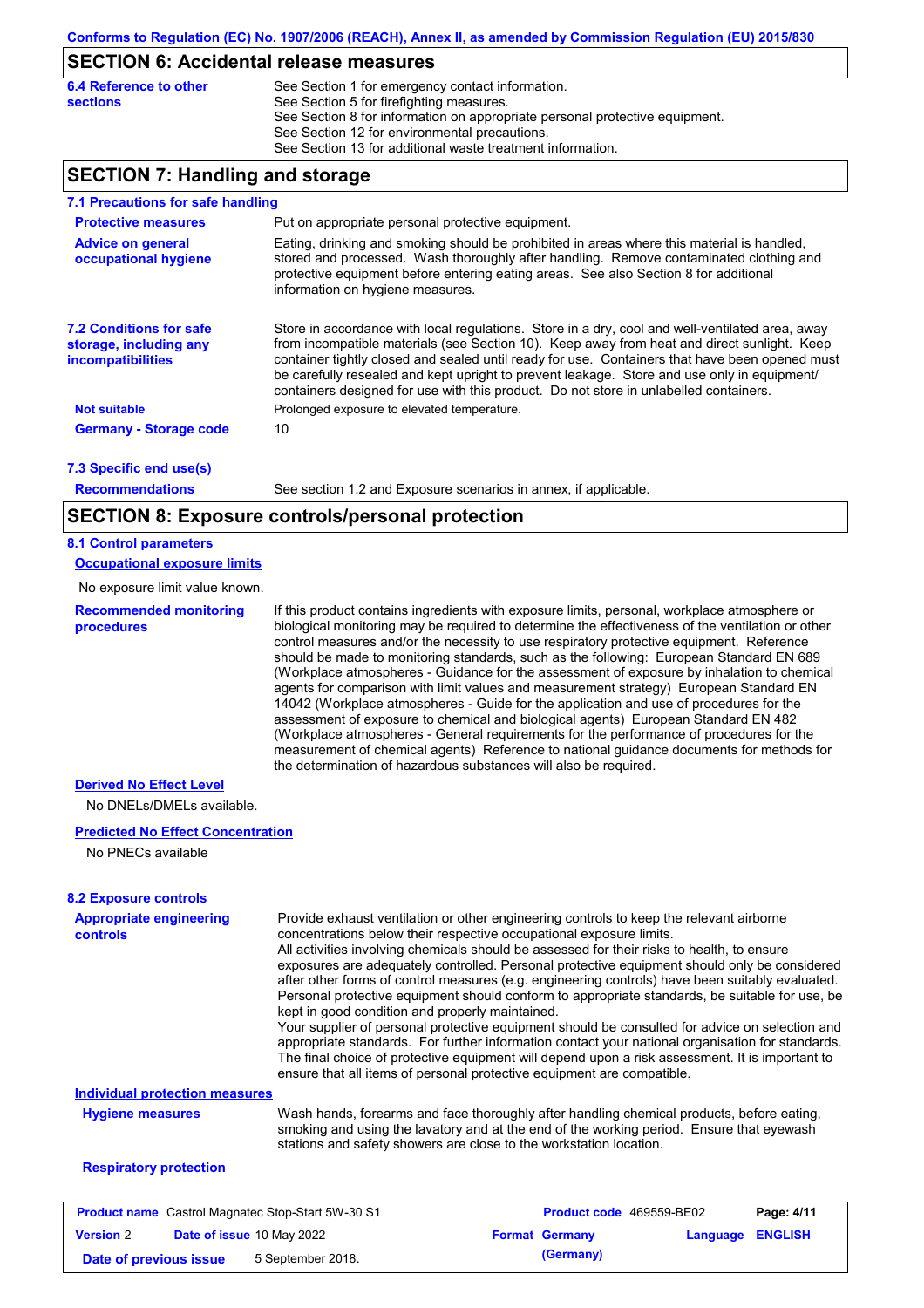# **SECTION 8: Exposure controls/personal protection**

|                            | In case of insufficient ventilation, wear suitable respiratory equipment.<br>The correct choice of respiratory protection depends upon the chemicals being handled, the<br>conditions of work and use, and the condition of the respiratory equipment. Safety procedures<br>should be developed for each intended application. Respiratory protection equipment should<br>therefore be chosen in consultation with the supplier/manufacturer and with a full assessment<br>of the working conditions.                                                                                                                                             |
|----------------------------|---------------------------------------------------------------------------------------------------------------------------------------------------------------------------------------------------------------------------------------------------------------------------------------------------------------------------------------------------------------------------------------------------------------------------------------------------------------------------------------------------------------------------------------------------------------------------------------------------------------------------------------------------|
| <b>Eye/face protection</b> | Safety glasses with side shields.                                                                                                                                                                                                                                                                                                                                                                                                                                                                                                                                                                                                                 |
| <b>Skin protection</b>     |                                                                                                                                                                                                                                                                                                                                                                                                                                                                                                                                                                                                                                                   |
| <b>Hand protection</b>     | <b>General Information:</b>                                                                                                                                                                                                                                                                                                                                                                                                                                                                                                                                                                                                                       |
|                            | Because specific work environments and material handling practices vary, safety procedures<br>should be developed for each intended application. The correct choice of protective gloves<br>depends upon the chemicals being handled, and the conditions of work and use. Most gloves<br>provide protection for only a limited time before they must be discarded and replaced (even the<br>best chemically resistant gloves will break down after repeated chemical exposures).                                                                                                                                                                  |
|                            | Gloves should be chosen in consultation with the supplier / manufacturer and taking account of<br>a full assessment of the working conditions.                                                                                                                                                                                                                                                                                                                                                                                                                                                                                                    |
|                            | Recommended: Nitrile gloves.<br><b>Breakthrough time:</b>                                                                                                                                                                                                                                                                                                                                                                                                                                                                                                                                                                                         |
|                            | Breakthrough time data are generated by glove manufacturers under laboratory test conditions<br>and represent how long a glove can be expected to provide effective permeation resistance. It<br>is important when following breakthrough time recommendations that actual workplace<br>conditions are taken into account. Always consult with your glove supplier for up-to-date<br>technical information on breakthrough times for the recommended glove type.<br>Our recommendations on the selection of gloves are as follows:                                                                                                                |
|                            | Continuous contact:                                                                                                                                                                                                                                                                                                                                                                                                                                                                                                                                                                                                                               |
|                            | Gloves with a minimum breakthrough time of 240 minutes, or >480 minutes if suitable gloves<br>can be obtained.<br>If suitable gloves are not available to offer that level of protection, gloves with shorter<br>breakthrough times may be acceptable as long as appropriate glove maintenance and<br>replacement regimes are determined and adhered to.                                                                                                                                                                                                                                                                                          |
|                            | Short-term / splash protection:                                                                                                                                                                                                                                                                                                                                                                                                                                                                                                                                                                                                                   |
|                            | Recommended breakthrough times as above.<br>It is recognised that for short-term, transient exposures, gloves with shorter breakthrough times<br>may commonly be used. Therefore, appropriate maintenance and replacement regimes must<br>be determined and rigorously followed.                                                                                                                                                                                                                                                                                                                                                                  |
|                            | <b>Glove Thickness:</b>                                                                                                                                                                                                                                                                                                                                                                                                                                                                                                                                                                                                                           |
|                            | For general applications, we recommend gloves with a thickness typically greater than 0.35 mm.                                                                                                                                                                                                                                                                                                                                                                                                                                                                                                                                                    |
|                            | It should be emphasised that glove thickness is not necessarily a good predictor of glove<br>resistance to a specific chemical, as the permeation efficiency of the glove will be dependent<br>on the exact composition of the glove material. Therefore, glove selection should also be based<br>on consideration of the task requirements and knowledge of breakthrough times.<br>Glove thickness may also vary depending on the glove manufacturer, the glove type and the<br>glove model. Therefore, the manufacturers' technical data should always be taken into account<br>to ensure selection of the most appropriate glove for the task. |
|                            | Note: Depending on the activity being conducted, gloves of varying thickness may be required<br>for specific tasks. For example:                                                                                                                                                                                                                                                                                                                                                                                                                                                                                                                  |
|                            | • Thinner gloves (down to 0.1 mm or less) may be required where a high degree of manual<br>dexterity is needed. However, these gloves are only likely to give short duration protection and<br>would normally be just for single use applications, then disposed of.                                                                                                                                                                                                                                                                                                                                                                              |
|                            | • Thicker gloves (up to 3 mm or more) may be required where there is a mechanical (as well<br>as a chemical) risk i.e. where there is abrasion or puncture potential.                                                                                                                                                                                                                                                                                                                                                                                                                                                                             |

|                        | <b>Product name</b> Castrol Magnatec Stop-Start 5W-30 S1 | <b>Product code</b> 469559-BE02 |                  | Page: 5/11 |
|------------------------|----------------------------------------------------------|---------------------------------|------------------|------------|
| <b>Version 2</b>       | <b>Date of issue 10 May 2022</b>                         | <b>Format Germany</b>           | Language ENGLISH |            |
| Date of previous issue | 5 September 2018.                                        | (Germany)                       |                  |            |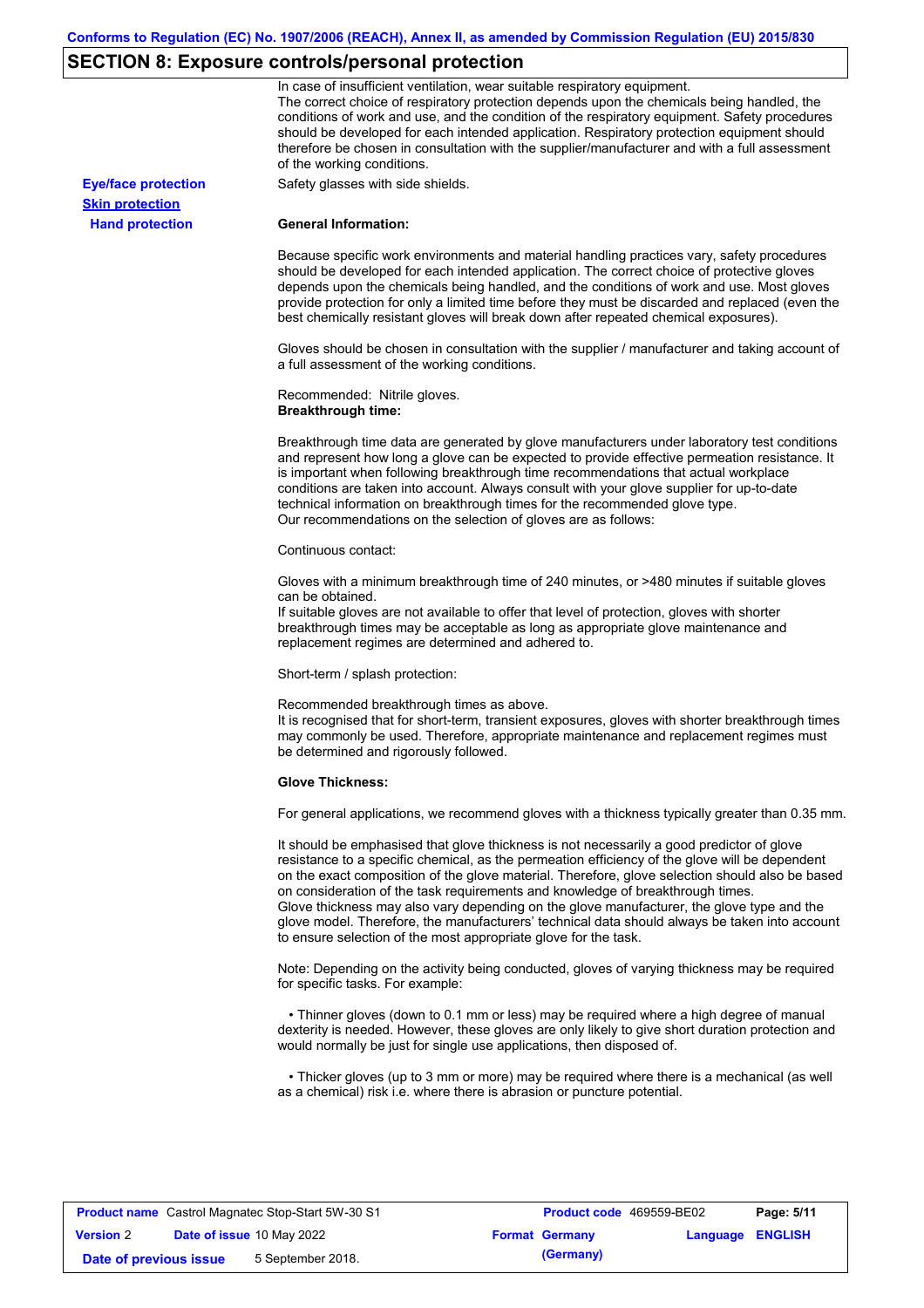# **SECTION 8: Exposure controls/personal protection**

| <b>Skin and body</b>                             | Use of protective clothing is good industrial practice.<br>Personal protective equipment for the body should be selected based on the task being<br>performed and the risks involved and should be approved by a specialist before handling this<br>product.<br>Cotton or polyester/cotton overalls will only provide protection against light superficial<br>contamination that will not soak through to the skin. Overalls should be laundered on a regular<br>basis. When the risk of skin exposure is high (e.g. when cleaning up spillages or if there is a<br>risk of splashing) then chemical resistant aprons and/or impervious chemical suits and boots<br>will be required. |
|--------------------------------------------------|---------------------------------------------------------------------------------------------------------------------------------------------------------------------------------------------------------------------------------------------------------------------------------------------------------------------------------------------------------------------------------------------------------------------------------------------------------------------------------------------------------------------------------------------------------------------------------------------------------------------------------------------------------------------------------------|
| <b>Refer to standards:</b>                       | Respiratory protection: EN 529<br>Gloves: EN 420, EN 374<br>Eye protection: EN 166<br>Filtering half-mask: EN 149<br>Filtering half-mask with valve: EN 405<br>Half-mask: EN 140 plus filter<br>Full-face mask: EN 136 plus filter<br>Particulate filters: EN 143<br>Gas/combined filters: EN 14387                                                                                                                                                                                                                                                                                                                                                                                   |
| <b>Environmental exposure</b><br><b>controls</b> | Emissions from ventilation or work process equipment should be checked to ensure they<br>comply with the requirements of environmental protection legislation. In some cases, fume<br>scrubbers, filters or engineering modifications to the process equipment will be necessary to<br>reduce emissions to acceptable levels.                                                                                                                                                                                                                                                                                                                                                         |

# **SECTION 9: Physical and chemical properties**

The conditions of measurement of all properties are at standard temperature and pressure unless otherwise indicated.

### **9.1 Information on basic physical and chemical properties**

| <b>Appearance</b>                                      |                                              |
|--------------------------------------------------------|----------------------------------------------|
| <b>Physical state</b>                                  | Liquid.                                      |
| <b>Colour</b>                                          | Amber. [Light]                               |
| <b>Odour</b>                                           | Not available.                               |
| <b>Odour threshold</b>                                 | Not available.                               |
| рH                                                     | Mot applicable.                              |
| <b>Melting point/freezing point</b>                    | Not available.                               |
| Initial boiling point and boiling                      | Not available.                               |
| range                                                  |                                              |
| <b>Pour point</b>                                      | -46 °C                                       |
| <b>Flash point</b>                                     | Closed cup: 209°C (408.2°F) [Pensky-Martens] |
| <b>Evaporation rate</b>                                | Not available.                               |
| <b>Flammability (solid, gas)</b>                       | Not available.                               |
| <b>Upper/lower flammability or</b><br>explosive limits | Not available.                               |
| <b>Vapour pressure</b>                                 | Not available.                               |

|                         |                                                                                | Vapour Pressure at 20°C |          |                    | Vapour pressure at 50°C |          |               |
|-------------------------|--------------------------------------------------------------------------------|-------------------------|----------|--------------------|-------------------------|----------|---------------|
|                         | <b>Ingredient name</b>                                                         | mm Hg kPa               |          | <b>Method</b>      | mm<br>Hg                | kPa      | <b>Method</b> |
|                         | Lubricating oils<br>(petroleum), C20-50,<br>hydrotreated neutral oil-<br>based | < 0.08                  | < 0.011  | <b>ASTM D 5191</b> |                         |          |               |
|                         | Lubricating oils<br>(petroleum), C20-50,<br>hydrotreated neutral oil-<br>based | < 0.08                  | < 0.011  | <b>ASTM D 5191</b> |                         |          |               |
|                         | bis(nonylphenyl)amine                                                          | < 0.01                  | < 0.0013 | EU A.4             | 0                       | $\Omega$ | EU A.4        |
|                         | Distillates (petroleum),<br>solvent-dewaxed<br>heavy paraffinic                | < 0.08                  | < 0.011  | <b>ASTM D 5191</b> |                         |          |               |
|                         | Distillates (petroleum),<br>hydrotreated heavy<br>paraffinic                   | < 0.08                  | < 0.011  | <b>ASTM D 5191</b> |                         |          |               |
| <b>Vapour density</b>   | Not available.                                                                 |                         |          |                    |                         |          |               |
| <b>Relative density</b> | Not available.                                                                 |                         |          |                    |                         |          |               |

**Version** 2 **Date of issue** 10 May 2022 **Format Germany Language ENGLISH Date of previous issue** 5 September 2018. **(Germany)**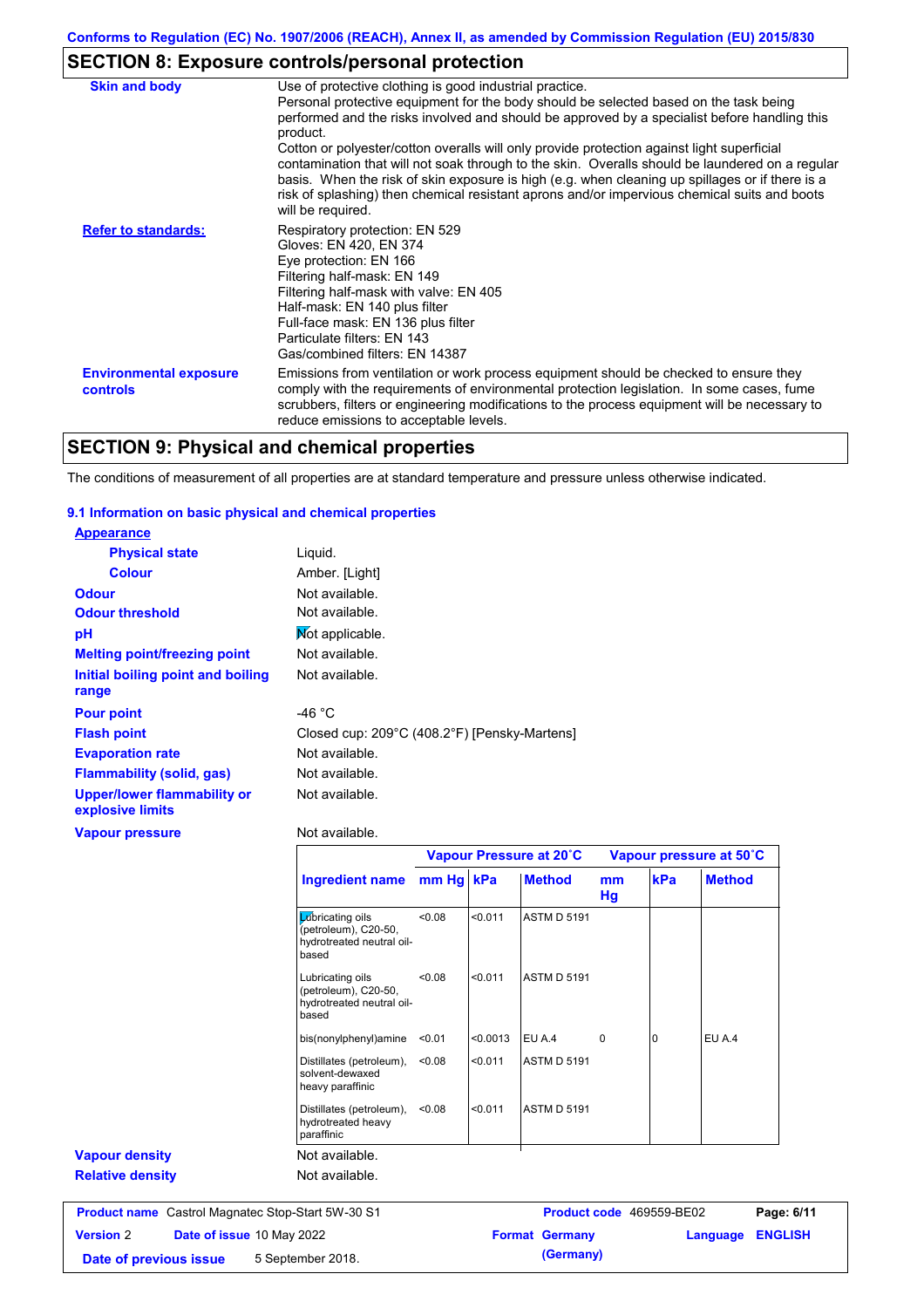# **SECTION 9: Physical and chemical properties**

| <b>Density</b>                                    | <1000 kg/m <sup>3</sup> (<1 g/cm <sup>3</sup> ) at 15 <sup>°</sup> C                                                                  |              |     |               |  |
|---------------------------------------------------|---------------------------------------------------------------------------------------------------------------------------------------|--------------|-----|---------------|--|
| <b>Solubility(ies)</b>                            | insoluble in water.                                                                                                                   |              |     |               |  |
| <b>Partition coefficient: n-octanol/</b><br>water | Mot applicable.                                                                                                                       |              |     |               |  |
| <b>Auto-ignition temperature</b>                  | <b>Ingredient name</b>                                                                                                                | $\mathbf{C}$ | °F  | <b>Method</b> |  |
|                                                   | bis(nonylphenyl)amine                                                                                                                 | 440          | 824 | EU A.15       |  |
| <b>Decomposition temperature</b>                  | Not available.                                                                                                                        |              |     |               |  |
| <b>Viscosity</b>                                  | Kinematic: 59.9 mm <sup>2</sup> /s (59.9 cSt) at 40 $^{\circ}$ C<br>Kinematic: 10.3 mm <sup>2</sup> /s (10.3 cSt) at 100 $^{\circ}$ C |              |     |               |  |
| <b>Explosive properties</b>                       | Not available.                                                                                                                        |              |     |               |  |
| <b>Oxidising properties</b>                       | Not available.                                                                                                                        |              |     |               |  |
| <b>Particle characteristics</b>                   |                                                                                                                                       |              |     |               |  |
| <b>Median particle size</b>                       | Mot applicable.                                                                                                                       |              |     |               |  |
| 9.2 Other information                             |                                                                                                                                       |              |     |               |  |
| No additional information.                        |                                                                                                                                       |              |     |               |  |
| <b>SECTION 10: Stability and reactivity</b>       |                                                                                                                                       |              |     |               |  |

| <b>10.1 Reactivity</b>                            | No specific test data available for this product. Refer to Conditions to avoid and Incompatible<br>materials for additional information.                                |
|---------------------------------------------------|-------------------------------------------------------------------------------------------------------------------------------------------------------------------------|
| <b>10.2 Chemical stability</b>                    | The product is stable.                                                                                                                                                  |
| <b>10.3 Possibility of</b><br>hazardous reactions | Under normal conditions of storage and use, hazardous reactions will not occur.<br>Under normal conditions of storage and use, hazardous polymerisation will not occur. |
| <b>10.4 Conditions to avoid</b>                   | Avoid all possible sources of ignition (spark or flame).                                                                                                                |
| <b>10.5 Incompatible materials</b>                | Reactive or incompatible with the following materials: oxidising materials.                                                                                             |
| <b>10.6 Hazardous</b><br>decomposition products   | Under normal conditions of storage and use, hazardous decomposition products should not be<br>produced.                                                                 |

# **SECTION 11: Toxicological information**

## **11.1 Information on toxicological effects**

### **Acute toxicity estimates**

| <b>Product/ingredient name</b>                                                                                                                                  |                                                                                  | Oral (mg/<br>kg) | <b>Dermal</b><br>(mg/kg)                                                             | <b>Inhalation</b><br>(gases)<br>(ppm) | <b>Inhalation</b><br>(vapours)<br>(mg/l) | <b>Inhalation</b><br>(dusts<br>and mists)<br>(mg/l) |
|-----------------------------------------------------------------------------------------------------------------------------------------------------------------|----------------------------------------------------------------------------------|------------------|--------------------------------------------------------------------------------------|---------------------------------------|------------------------------------------|-----------------------------------------------------|
| Zong chain alkyl phenol                                                                                                                                         |                                                                                  | 2500             | N/A                                                                                  | N/A                                   | N/A                                      | N/A                                                 |
| <b>Information on likely</b><br>routes of exposure                                                                                                              | Routes of entry anticipated: Dermal, Inhalation.                                 |                  |                                                                                      |                                       |                                          |                                                     |
| <b>Potential acute health effects</b>                                                                                                                           |                                                                                  |                  |                                                                                      |                                       |                                          |                                                     |
| <b>Inhalation</b>                                                                                                                                               | delayed following exposure.                                                      |                  | Exposure to decomposition products may cause a health hazard. Serious effects may be |                                       |                                          |                                                     |
| <b>Ingestion</b>                                                                                                                                                | No known significant effects or critical hazards.                                |                  |                                                                                      |                                       |                                          |                                                     |
| <b>Skin contact</b><br>Defatting to the skin. May cause skin dryness and irritation.<br>No known significant effects or critical hazards.<br><b>Eye contact</b> |                                                                                  |                  |                                                                                      |                                       |                                          |                                                     |
|                                                                                                                                                                 |                                                                                  |                  |                                                                                      |                                       |                                          |                                                     |
| Symptoms related to the physical, chemical and toxicological characteristics                                                                                    |                                                                                  |                  |                                                                                      |                                       |                                          |                                                     |
| <b>Inhalation</b>                                                                                                                                               | No specific data.                                                                |                  |                                                                                      |                                       |                                          |                                                     |
| <b>Ingestion</b>                                                                                                                                                | No specific data.                                                                |                  |                                                                                      |                                       |                                          |                                                     |
| <b>Skin contact</b>                                                                                                                                             | Adverse symptoms may include the following:<br>irritation<br>dryness<br>cracking |                  |                                                                                      |                                       |                                          |                                                     |
| <b>Eye contact</b>                                                                                                                                              | No specific data.                                                                |                  |                                                                                      |                                       |                                          |                                                     |
| <b>Product name</b> Castrol Magnatec Stop-Start 5W-30 S1                                                                                                        |                                                                                  |                  |                                                                                      | Product code 469559-BE02              |                                          | Page: 7/11                                          |
| <b>Version 2</b>                                                                                                                                                | Date of issue 10 May 2022                                                        |                  |                                                                                      | <b>Format Germany</b>                 |                                          | <b>ENGLISH</b><br>Language                          |
| 5 September 2018.<br>Date of previous issue                                                                                                                     |                                                                                  |                  |                                                                                      | (Germany)                             |                                          |                                                     |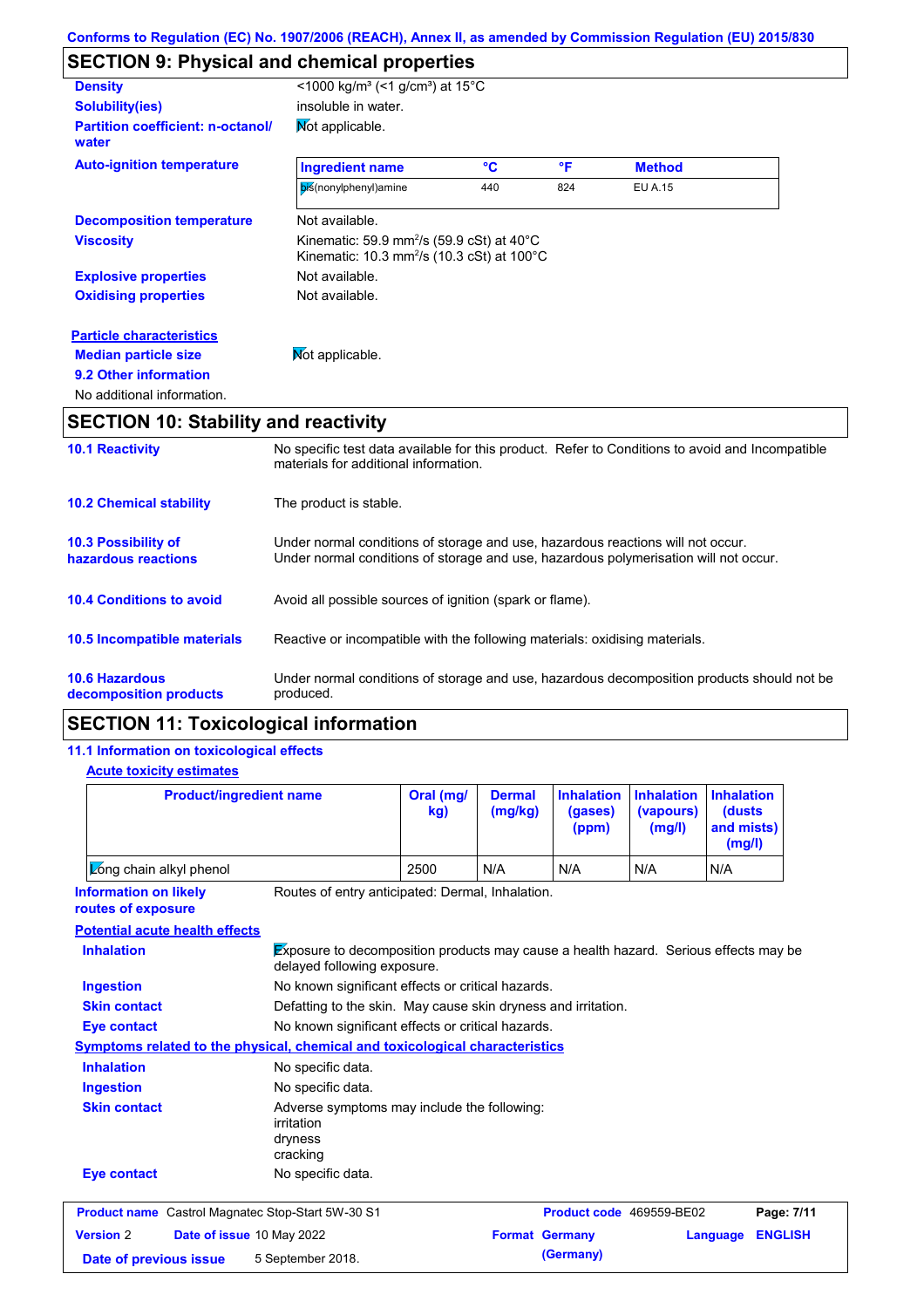# **SECTION 11: Toxicological information**

|                                         | Delayed and immediate effects as well as chronic effects from short and long-term exposure                                                                                                                                                                                                                                                                                                               |
|-----------------------------------------|----------------------------------------------------------------------------------------------------------------------------------------------------------------------------------------------------------------------------------------------------------------------------------------------------------------------------------------------------------------------------------------------------------|
| <b>Inhalation</b>                       | Overexposure to the inhalation of airborne droplets or aerosols may cause irritation of the<br>respiratory tract.                                                                                                                                                                                                                                                                                        |
| <b>Ingestion</b>                        | Ingestion of large quantities may cause nausea and diarrhoea.                                                                                                                                                                                                                                                                                                                                            |
| <b>Skin contact</b>                     | Prolonged or repeated contact can defat the skin and lead to irritation and/or dermatitis.                                                                                                                                                                                                                                                                                                               |
| Eye contact                             | Potential risk of transient stinging or redness if accidental eye contact occurs.                                                                                                                                                                                                                                                                                                                        |
| <b>Potential chronic health effects</b> |                                                                                                                                                                                                                                                                                                                                                                                                          |
| <b>General</b>                          | USED ENGINE OILS<br>Combustion products resulting from the operation of internal combustion engines contaminate<br>engine oils during use. Used engine oil may contain hazardous components which have the<br>potential to cause skin cancer. Frequent or prolonged contact with all types and makes of used<br>engine oil must therefore be avoided and a high standard of personal hygiene maintained. |
| <b>Carcinogenicity</b>                  | No known significant effects or critical hazards.                                                                                                                                                                                                                                                                                                                                                        |
| <b>Mutagenicity</b>                     | No known significant effects or critical hazards.                                                                                                                                                                                                                                                                                                                                                        |
| <b>Developmental effects</b>            | No known significant effects or critical hazards.                                                                                                                                                                                                                                                                                                                                                        |
| <b>Fertility effects</b>                | No known significant effects or critical hazards.                                                                                                                                                                                                                                                                                                                                                        |

# **SECTION 12: Ecological information**

#### **12.1 Toxicity**

**Environmental hazards** Not classified as dangerous

### **12.2 Persistence and degradability**

Expected to be biodegradable.

#### **12.3 Bioaccumulative potential**

This product is not expected to bioaccumulate through food chains in the environment.

| <b>12.4 Mobility in soil</b>                            |                                                                      |
|---------------------------------------------------------|----------------------------------------------------------------------|
| <b>Soil/water partition</b><br><b>coefficient (Koc)</b> | Not available.                                                       |
| <b>Mobility</b>                                         | Spillages may penetrate the soil causing ground water contamination. |

### **12.5 Results of PBT and vPvB assessment**

Product does not meet the criteria for PBT or vPvB according to Regulation (EC) No. 1907/2006, Annex XIII.

### **12.6 Other adverse effects**

Spills may form a film on water surfaces causing physical damage to organisms. Oxygen transfer could also be impaired. **Other ecological information**

## **SECTION 13: Disposal considerations**

## **13.1 Waste treatment methods**

### **Product**

**Methods of disposal**

Where possible, arrange for product to be recycled. Dispose of via an authorised person/ licensed waste disposal contractor in accordance with local regulations.

### **Hazardous waste** Yes.

|  | European waste catalogue (EWC) |  |
|--|--------------------------------|--|
|  |                                |  |

| Waste code | <b>Waste designation</b>                                         |
|------------|------------------------------------------------------------------|
| 13 02 05*  | Imineral-based non-chlorinated engine, gear and lubricating oils |

However, deviation from the intended use and/or the presence of any potential contaminants may require an alternative waste disposal code to be assigned by the end user.

### **Packaging**

| <b>Methods of disposal</b> | Where possible, arrange for product to be recycled. Dispose of via an authorised person/<br>licensed waste disposal contractor in accordance with local regulations.                                                                    |
|----------------------------|-----------------------------------------------------------------------------------------------------------------------------------------------------------------------------------------------------------------------------------------|
| <b>Special precautions</b> | This material and its container must be disposed of in a safe way. Empty containers or liners<br>may retain some product residues. Avoid dispersal of spilt material and runoff and contact with<br>soil, waterways, drains and sewers. |
| <b>References</b>          | Commission 2014/955/EU<br>Directive 2008/98/EC                                                                                                                                                                                          |

| <b>Product name</b> Castrol Magnatec Stop-Start 5W-30 S1 |  | <b>Product code</b> 469559-BE02  |  | Page: 8/11            |                         |  |
|----------------------------------------------------------|--|----------------------------------|--|-----------------------|-------------------------|--|
| <b>Version 2</b>                                         |  | <b>Date of issue 10 May 2022</b> |  | <b>Format Germany</b> | <b>Language ENGLISH</b> |  |
| Date of previous issue                                   |  | 5 September 2018.                |  | (Germany)             |                         |  |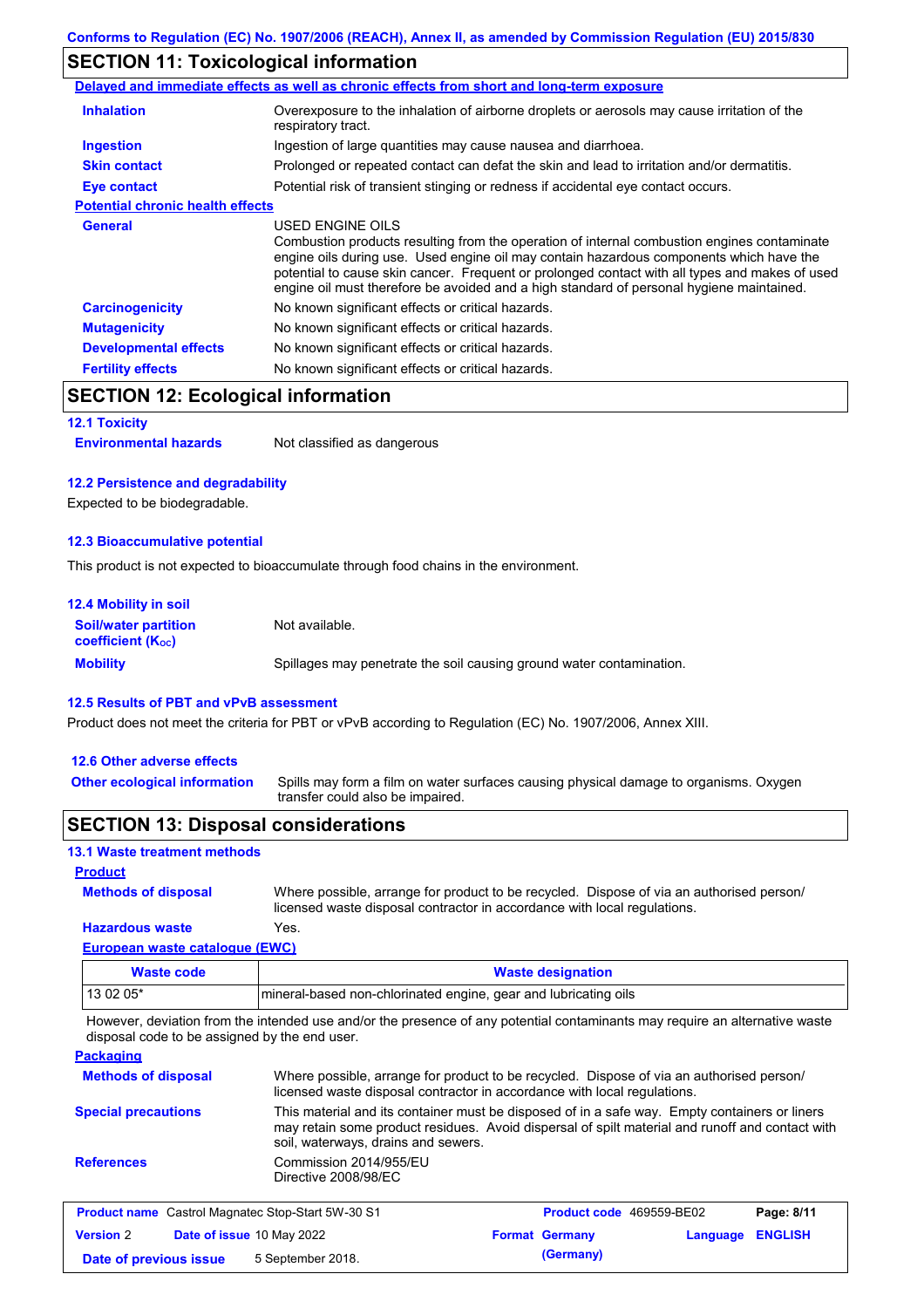#### - - - - - - - - - Not regulated. Not regulated. Not regulated. - - - **SECTION 14: Transport information ADR/RID IMDG IATA 14.1 UN number 14.2 UN proper shipping name 14.3 Transport hazard class(es) 14.4 Packing group ADN Additional information 14.5 Environmental hazards** No. 1980 | No. 1980 | No. 1980 | No. 1980 | No. 1980 | No. 1980 | No. 1980 | No. 1980 | No. 1980 | No. 1980 | Not regulated. - -<br>No. - -

**14.6 Special precautions for user** Not available.

#### **14.7 Transport in bulk according to IMO instruments**

**Version** 2

Not available.

# **SECTION 15: Regulatory information**

**Other regulations REACH Status** The company, as identified in Section 1, sells this product in the EU in compliance with the current requirements of REACH. **15.1 Safety, health and environmental regulations/legislation specific for the substance or mixture EU Regulation (EC) No. 1907/2006 (REACH) Annex XIV - List of substances subject to authorisation Substances of very high concern** None of the components are listed. All components are listed or exempted. All components are listed or exempted. All components are listed or exempted. All components are listed or exempted. All components are active or exempted. All components are listed or exempted. At least one component is not listed. **United States inventory (TSCA 8b) Australia inventory (AIIC) Canada inventory China inventory (IECSC) Japan inventory (CSCL) Korea inventory (KECI) Philippines inventory (PICCS) Taiwan Chemical Substances Inventory (TCSI)** All components are listed or exempted. **Ozone depleting substances (1005/2009/EU)** Not listed. **Prior Informed Consent (PIC) (649/2012/EU)** None of the components are listed. **Annex XIV EU Regulation (EC) No. 1907/2006 (REACH) Annex XVII - Restrictions on the manufacture, placing on the market and use of certain dangerous substances, mixtures and articles** Not applicable. **Product name** Castrol Magnatec Stop-Start 5W-30 S1 **Product code** 469559-BE02 **Page: 9/11** 

**Date of issue** 10 May 2022 **Format Germany Language ENGLISH**

**Date of previous issue 5 September 2018. (Germany) (Germany)**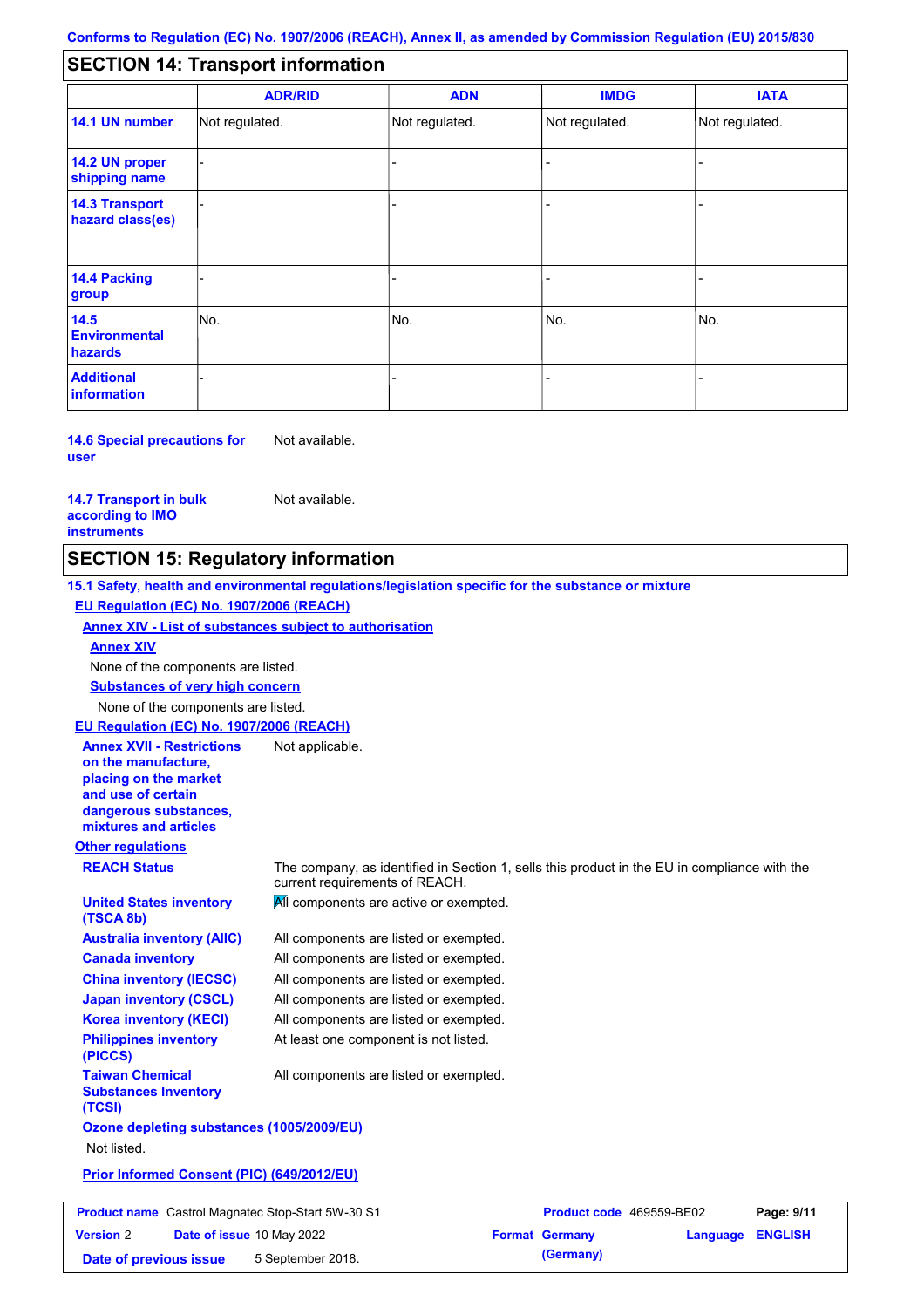# **SECTION 15: Regulatory information**

Not listed.

| <b>Persistent Organic Pollutants</b><br>Not listed.                                                                                                                                                                            |                               |                                                                                                                                                                                                                                |
|--------------------------------------------------------------------------------------------------------------------------------------------------------------------------------------------------------------------------------|-------------------------------|--------------------------------------------------------------------------------------------------------------------------------------------------------------------------------------------------------------------------------|
| EU - Water framework directive - Priority substances                                                                                                                                                                           |                               |                                                                                                                                                                                                                                |
| Mone of the components are listed.                                                                                                                                                                                             |                               |                                                                                                                                                                                                                                |
| <b>Seveso Directive</b>                                                                                                                                                                                                        |                               |                                                                                                                                                                                                                                |
| This product is not controlled under the Seveso Directive.                                                                                                                                                                     |                               |                                                                                                                                                                                                                                |
| <b>National regulations</b>                                                                                                                                                                                                    |                               |                                                                                                                                                                                                                                |
| <b>Hazardous incident ordinance</b>                                                                                                                                                                                            |                               |                                                                                                                                                                                                                                |
| <b>Hazard class for water</b>                                                                                                                                                                                                  | 2                             | (classified according AwSV)                                                                                                                                                                                                    |
| <b>Prohibited Chemicals</b><br><b>Regulation</b><br>(ChemVerbotsV)                                                                                                                                                             | Regulation (ChemVerbotsV).    | When placed on the market in Germany, this product is not subject to the Prohibited Chemicals                                                                                                                                  |
| <b>Occupational restrictions</b>                                                                                                                                                                                               | (Mutterschutzgesetz – MuSchG) | Observe employment restrictions in the following:<br>Gesetz zum Schutz der arbeitenden Jugend (Jugendarbeitsschutzgesetz – JArbSchG)<br>Gesetz zum Schutz von Müttern bei der Arbeit, in der Ausbildung und im Studium         |
| $\bm{A}$ , and $\bm{A}$ is a set of the set of the set of the set of the set of the set of the set of the set of the set of the set of the set of the set of the set of the set of the set of the set of the set of the set of |                               | A. Observation Order to Arrest conservations to a conservation of the conservation of the construction of the best of the best of the best of the best of the best of the best of the best of the best of the best of the best |

| <b>15.2 Chemical safety</b> | A Chemical Safety Assessment has been carried out for one or more of the substances within  |
|-----------------------------|---------------------------------------------------------------------------------------------|
| assessment                  | this mixture. A Chemical Safety Assessment has not been carried out for the mixture itself. |

# **SECTION 16: Other information**

| <b>Abbreviations and acronyms</b>                        | ADN = European Provisions concerning the International Carriage of Dangerous Goods by                                            |                                           |             |  |  |  |  |
|----------------------------------------------------------|----------------------------------------------------------------------------------------------------------------------------------|-------------------------------------------|-------------|--|--|--|--|
|                                                          | Inland Waterway<br>ADR = The European Agreement concerning the International Carriage of Dangerous Goods by                      |                                           |             |  |  |  |  |
|                                                          | Road                                                                                                                             |                                           |             |  |  |  |  |
|                                                          | ATE = Acute Toxicity Estimate                                                                                                    |                                           |             |  |  |  |  |
|                                                          | <b>BCF</b> = Bioconcentration Factor                                                                                             |                                           |             |  |  |  |  |
|                                                          | CAS = Chemical Abstracts Service                                                                                                 |                                           |             |  |  |  |  |
|                                                          | CLP = Classification, Labelling and Packaging Regulation [Regulation (EC) No. 1272/2008]                                         |                                           |             |  |  |  |  |
|                                                          | CSA = Chemical Safety Assessment                                                                                                 |                                           |             |  |  |  |  |
|                                                          | CSR = Chemical Safety Report                                                                                                     |                                           |             |  |  |  |  |
|                                                          | <b>DMEL = Derived Minimal Effect Level</b>                                                                                       |                                           |             |  |  |  |  |
|                                                          | DNEL = Derived No Effect Level                                                                                                   |                                           |             |  |  |  |  |
|                                                          | EINECS = European Inventory of Existing Commercial chemical Substances                                                           |                                           |             |  |  |  |  |
|                                                          | ES = Exposure Scenario                                                                                                           |                                           |             |  |  |  |  |
|                                                          | EUH statement = CLP-specific Hazard statement                                                                                    |                                           |             |  |  |  |  |
|                                                          | EWC = European Waste Catalogue                                                                                                   |                                           |             |  |  |  |  |
|                                                          | GHS = Globally Harmonized System of Classification and Labelling of Chemicals<br>IATA = International Air Transport Association  |                                           |             |  |  |  |  |
|                                                          | IBC = Intermediate Bulk Container                                                                                                |                                           |             |  |  |  |  |
|                                                          | <b>IMDG</b> = International Maritime Dangerous Goods                                                                             |                                           |             |  |  |  |  |
|                                                          | LogPow = logarithm of the octanol/water partition coefficient                                                                    |                                           |             |  |  |  |  |
|                                                          | MARPOL = International Convention for the Prevention of Pollution From Ships, 1973 as                                            |                                           |             |  |  |  |  |
|                                                          | modified by the Protocol of 1978. ("Marpol" = marine pollution)                                                                  |                                           |             |  |  |  |  |
|                                                          | OECD = Organisation for Economic Co-operation and Development                                                                    |                                           |             |  |  |  |  |
|                                                          | PBT = Persistent, Bioaccumulative and Toxic                                                                                      |                                           |             |  |  |  |  |
|                                                          | <b>PNEC = Predicted No Effect Concentration</b>                                                                                  |                                           |             |  |  |  |  |
|                                                          | REACH = Registration, Evaluation, Authorisation and Restriction of Chemicals Regulation                                          |                                           |             |  |  |  |  |
|                                                          | [Regulation (EC) No. 1907/2006]                                                                                                  |                                           |             |  |  |  |  |
|                                                          | RID = The Regulations concerning the International Carriage of Dangerous Goods by Rail<br><b>RRN = REACH Registration Number</b> |                                           |             |  |  |  |  |
|                                                          | SADT = Self-Accelerating Decomposition Temperature                                                                               |                                           |             |  |  |  |  |
|                                                          | SVHC = Substances of Very High Concern                                                                                           |                                           |             |  |  |  |  |
|                                                          | STOT-RE = Specific Target Organ Toxicity - Repeated Exposure                                                                     |                                           |             |  |  |  |  |
|                                                          | STOT-SE = Specific Target Organ Toxicity - Single Exposure                                                                       |                                           |             |  |  |  |  |
|                                                          | TWA = Time weighted average                                                                                                      |                                           |             |  |  |  |  |
|                                                          | $UN = United Nations$                                                                                                            |                                           |             |  |  |  |  |
|                                                          | UVCB = Complex hydrocarbon substance                                                                                             |                                           |             |  |  |  |  |
|                                                          | VOC = Volatile Organic Compound                                                                                                  |                                           |             |  |  |  |  |
|                                                          | vPvB = Very Persistent and Very Bioaccumulative                                                                                  |                                           |             |  |  |  |  |
|                                                          | Varies = may contain one or more of the following 64741-88-4 / RRN 01-2119488706-23,                                             |                                           |             |  |  |  |  |
|                                                          | 64741-89-5 / RRN 01-2119487067-30, 64741-95-3 / RRN 01-2119487081-40, 64741-96-4/ RRN                                            |                                           |             |  |  |  |  |
|                                                          | 01-2119483621-38, 64742-01-4 / RRN 01-2119488707-21, 64742-44-5 / RRN                                                            |                                           |             |  |  |  |  |
|                                                          | 01-2119985177-24, 64742-45-6, 64742-52-5 / RRN 01-2119467170-45, 64742-53-6 / RRN                                                |                                           |             |  |  |  |  |
| <b>Product name</b> Castrol Magnatec Stop-Start 5W-30 S1 |                                                                                                                                  | Product code 469559-BE02                  | Page: 10/11 |  |  |  |  |
| <b>Version 2</b><br>Date of issue 10 May 2022            |                                                                                                                                  | Language ENGLISH<br><b>Format Germany</b> |             |  |  |  |  |
| Date of previous issue                                   | 5 September 2018.                                                                                                                | (Germany)                                 |             |  |  |  |  |